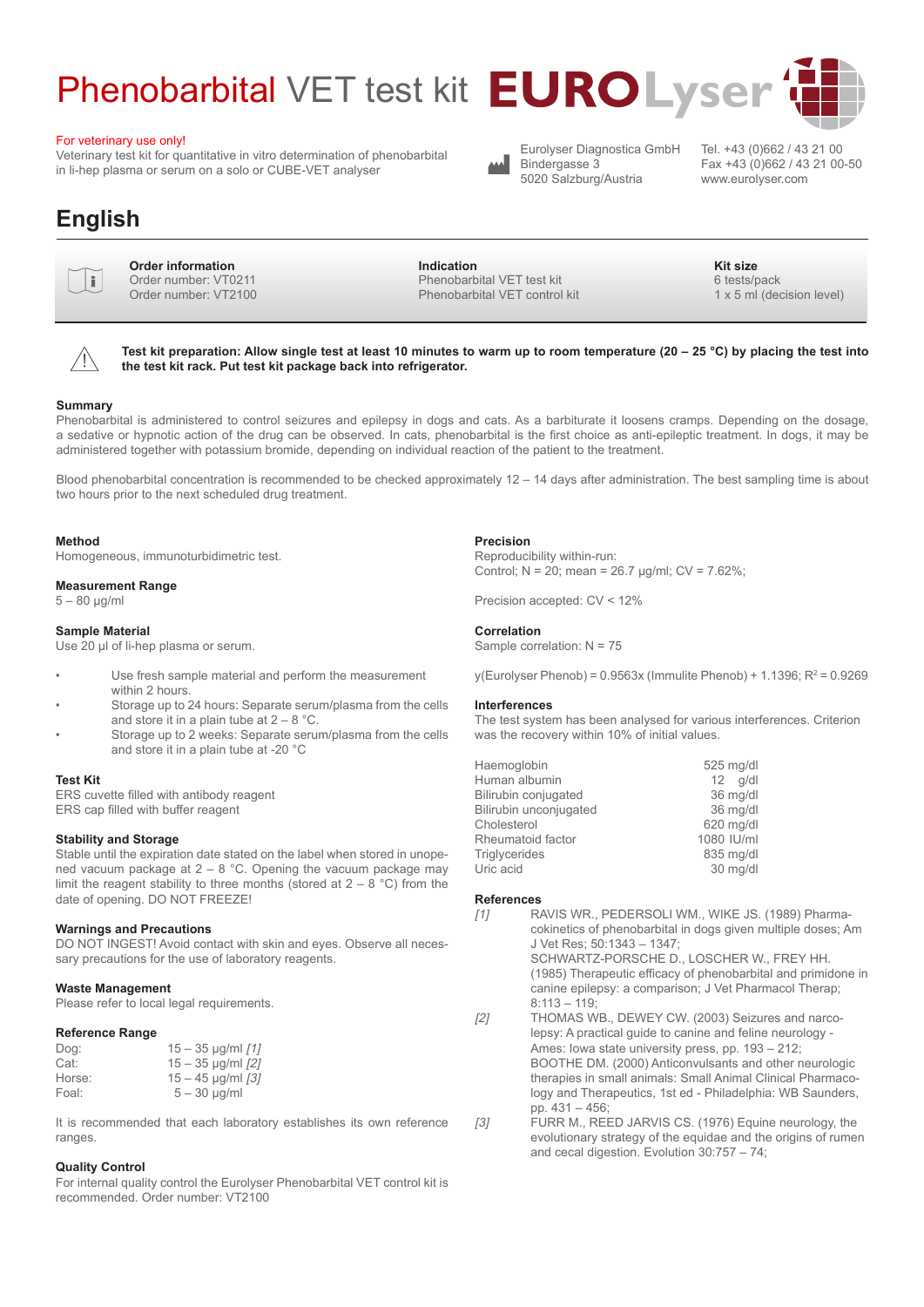# Phenobarbital VET Testkit **EUROLyser**

#### Nur für den Veterinärgebrauch!

Veterinär-Testkit für die quantitative In-vitro Bestimmung von Phenobarbital in Li-Hep Plasma oder Serum am solo oder CUBE-VET Analyser.

## **Deutsch**



**Bestellinformation Bezeichnung Packungsgröße** Bestellnummer: VT 0211 Bestellnummer: VT 2100

Phenobarbital VET Testkit Phenobarbital VET Control Kit

Fax +43 (0)662 / 43 21 00-50



**Vorbereitung des Testkits: Der Einzeltest muss min. 10 Minuten auf Raumtemperatur (20 – 25 °C) aufgewärmt werden. Geben Sie dazu den Test aus der Packung und setzen Sie ihn in das Testkit-Rack. Geben Sie die Testpackung zurück in den Kühlschrank.**

#### **Zusammenfassung**

Phenobarbital, ein Barbiturat, wird epileptischen Hunden und Katzen verabreicht, um deren Anfälle unter Kontrolle zu bringen und Krämpfe zu lösen. Abhängig von der Dosis kann eine sedative oder hypnotische Wirkung beobachtet werden. Phenobarbital ist die erste Wahl für die Behandlung epileptischer Katzen. Bei Hunden kann zeitgleich Kaliumbromid verabreicht werden, je nachdem, wie die individuelle Reaktion des Tieres ausfällt.

Die Konzentration von Phenobarbital im Blut sollte etwa 12 bis 14 Tage nach der Verabreichung kontrolliert werden. Die optimale Messzeit beträgt zwei Stunden bevor eine erneute Dosis verabreicht wird.

#### **Methode**

Homogener, immunoturbidimetrischer Test

#### **Messbereich**

 $5 - 80$  ug/ml

#### **Probenmaterial**

20 µl Li-Hep Plasma oder Serum verwenden.

- Frisches Probenmaterial benutzen und Messung innerhalb von 2 Stunden abarbeiten.
- Lagerung bis zu 24 Stunden: Serum/Plasma von den Zellen trennen und bei 2 – 8 °C in einem Glattrohr lagern.
- Lagerung bis zu 2 Wochen: Serum/Plasma von den Zellen trennen und bei -20 °C in einem Glattrohr lagern

#### **Testkit**

ERS Küvette befüllt mit Antikörper-Reagenz. ERS Kappe befüllt mit Buffer-Reagenz.

#### **Stabilität und Lagerung**

Stabil bis zum aufgedruckten Haltbarkeitsdatum, wenn in ungeöffneter Vakuumpackung bei 2 – 8 °C gelagert. Die Stabilität kann mit dem Öffnen der Vakuumpackung auf drei Monate ab Öffnungsdatum (bei 2 – 8 °C gelagert) limitiert werden. NICHT EINFRIEREN!

#### **Warnungen und Vorsichtsmaßnahmen**

NICHT VERSCHLUCKEN! Kontakt mit Haut und Augen vermeiden. Beachten Sie die notwendigen Vorsichtsmaßnahmen für den Umgang mit Laborreagenzien.

#### **Entsorgung**

Bitte beachten Sie immer die lokalen gesetzlichen Vorschriften.

#### **Referenzbereich**

| Hund:   | $15 - 35$ µg/ml $[1]$          |
|---------|--------------------------------|
| Katze:  | $15 - 35$ µg/ml $[2]$          |
| Pferd:  | $15 - 45$ µg/ml $\binom{3}{1}$ |
| Fohlen: | $5 - 30$ µg/ml                 |

Es wird empfohlen, dass jedes Labor seine eigenen Referenzbereiche definiert.

#### **Kontrollmaterial**

Zur internen Qualitätskontrolle sollte das Eurolyser Phenobarbital VET Control Kit verwendet werden. Bestellnummer: VT2100

#### **Präzision**

Reproduzierbarkeit "within-run": Kontrolle;  $N = 20$ ; mean =  $26.7$  µg/ml;  $CV = 7.62$ %.

Akzeptierte Präzision: CV < 12%

#### **Korrelation**

Probenkorrelation: N = 75

y(Eurolyser Phenob) = 0,9563x (Immulite Phenob) + 1,1396; R2 = 0,9269

#### **Interferenzen**

Das Testsystem wurde auf mehrere Interferenzen analysiert. Ein akzeptables Ergebnis wurde definiert als Abweichung kleiner als 10% des Ausgangswertes.

| Hämoglobin             | 525 mg/d   |
|------------------------|------------|
| Human Albumin          | $12$ g/d   |
| Bilirubin konjugiert   | 36 mg/d    |
| Bilirubin unkonjugiert | 36 mg/d    |
| Cholesterin            | 620 mg/dl  |
| Rheumafaktor           | 1080 IU/ml |
| Triglyceride           | 835 mg/d   |
| Harnsäure              | 30 mg/d    |
|                        |            |

#### **Referenzen**

[1] RAVIS WR., PEDERSOLI WM., WIKE JS. (1989) Pharmacokinetics of phenobarbital in dogs given multiple doses; Am J Vet Res; 50:1343 – 1347; SCHWARTZ-PORSCHE D., LOSCHER W., FREY HH. (1985) Therapeutic efficacy of phenobarbital and primidone in canine epilepsy: a comparison; J Vet Pharmacol Therap;

 $8:113 - 119$ [2] THOMAS WB., DEWEY CW. (2003) Seizures and narcolepsy: A practical guide to canine and feline neurology - Ames: Iowa state university press, pp. 193 – 212; BOOTHE DM. (2000) Anticonvulsants and other neurologic therapies in small animals: Small Animal Clinical Pharmacology and Therapeutics, 1st ed - Philadelphia: WB Saunders, pp. 431 – 456;

[3] FURR M., REED JARVIS CS. (1976) Equine neurology, the evolutionary strategy of the equidae and the origins of rumen and cecal digestion. Evolution 30:757 – 74;



www.eurolyser.com

Eurolyser Diagnostica GmbH Bindergasse 3 5020 Salzburg/Austria

6 Tests/Packung

1 x 5 ml (decision level)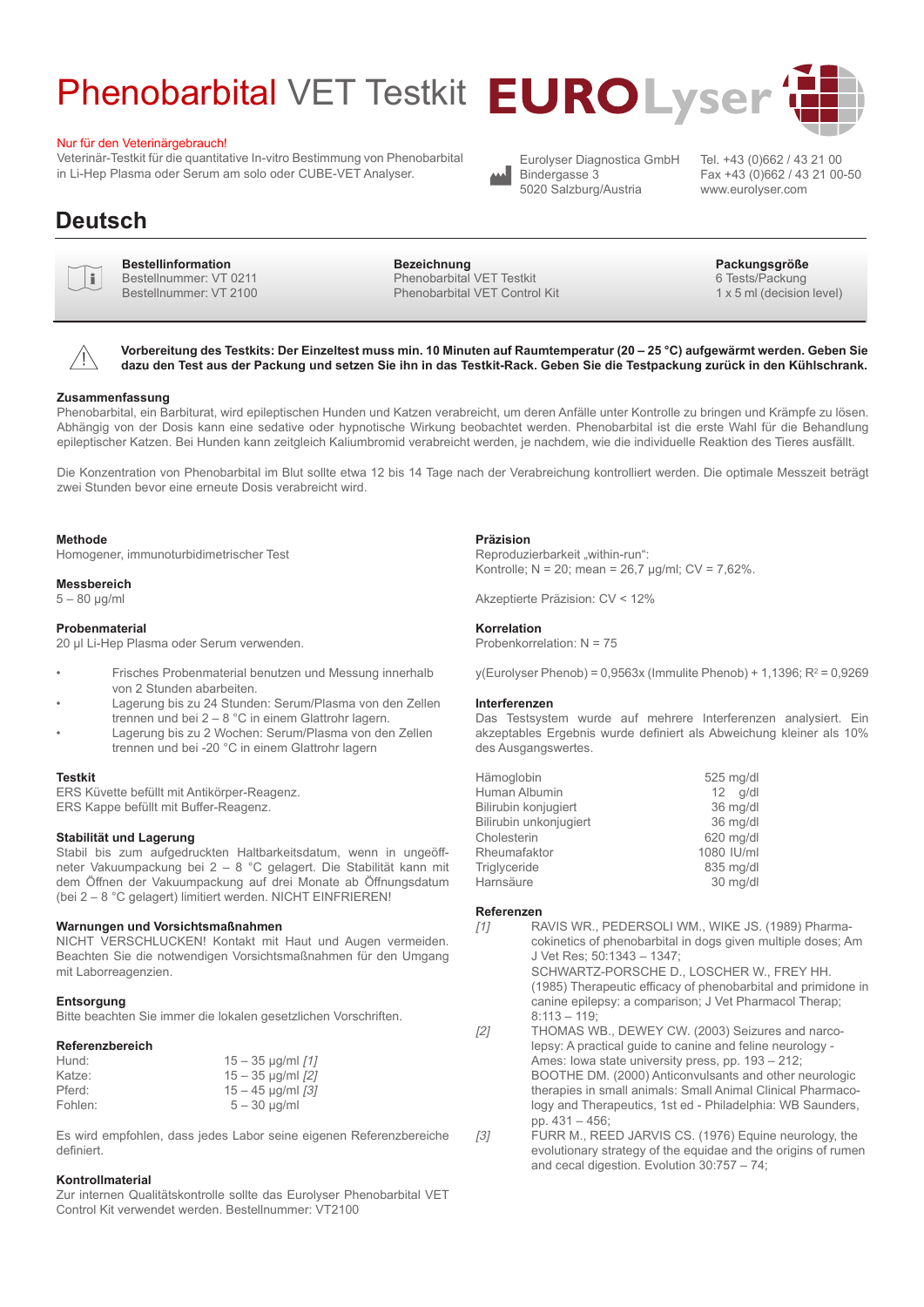# Durchführung eines Phenobarbital VET Tests Processing of a Phenobarbital VET test